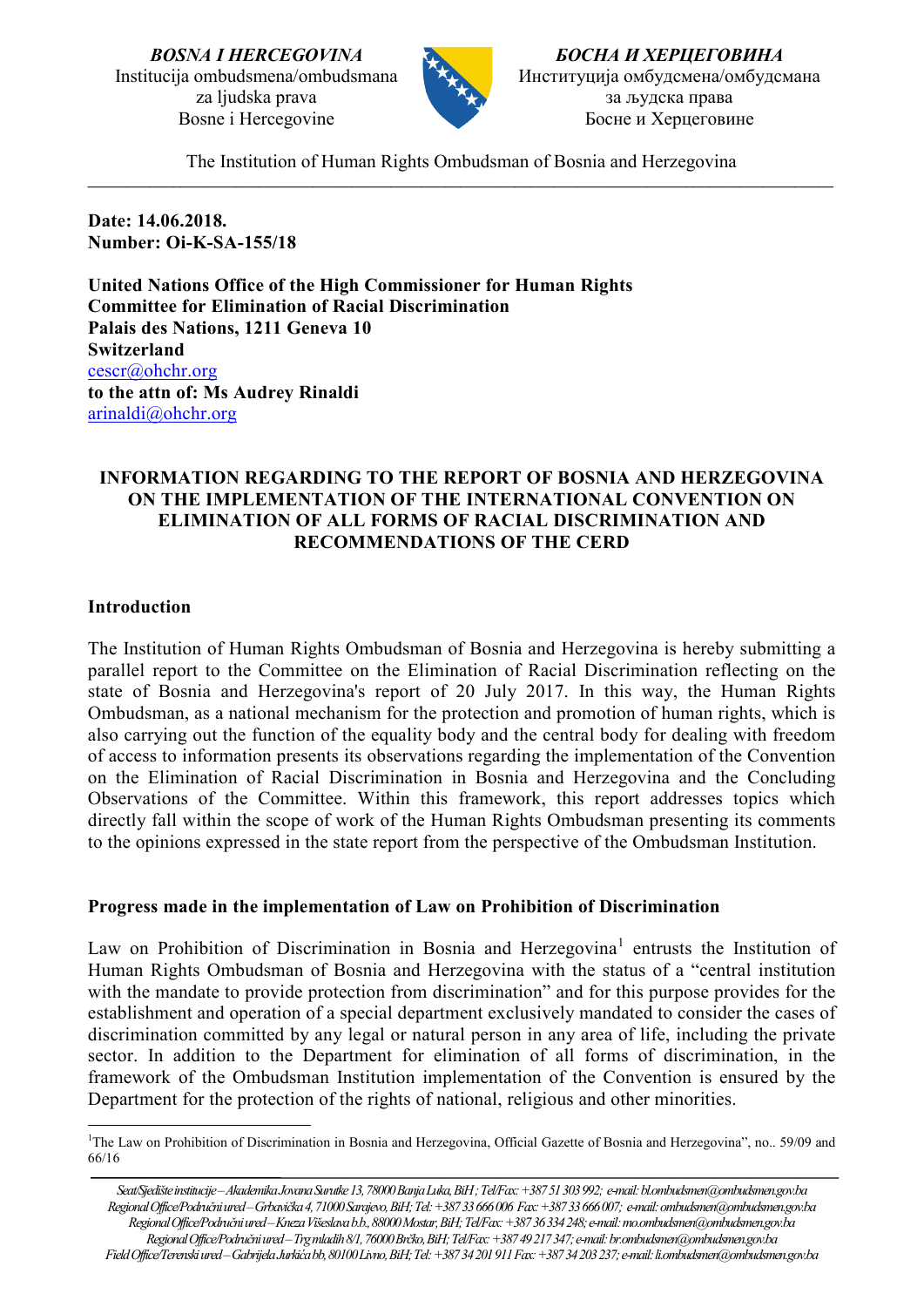Although the total number of complaints<sup>[2](#page-1-0)</sup> follows the trends from previous years, it is noteworthy that complaints in the area of discrimination have more grounds, that the complainants often address the Ombudsman through a proxy, and that the recommendations of the Ombudsman are increasingly used as evidence in court proceedings. These trends indicate to the greater trust the citizens in the Ombudsman and the power of the decisions they make but at the same time the impossibility or inadequacy of the protection of the rights of citizens before other public bodies.

While entering a case into its database the Ombudsman always takes over the qualification of the grounds for complaint from the complainant. It happens that investigation does not corroborate such qualification. This is important when it comes to discrimination and the difficulties in determining discrimination, because it is necessary to prove that someone else has been mistreated in the exercise of one's own right only because of his/her national membership, which is prescribed as the basis of discrimination. The fact is that the Law on Prohibition of Discrimination prescribes that the burden of proof lays on the alleged violator, but in practice lack of familiarity with the power entailed in provision diminishes its implementation, so that the Ombudsman often receives partial and generic answers, which slows down the complaint processing.

According to the estimates of the Ombudsman, under-reporting is still present, due to the general lack of trust in the institutions, and because of the fear of possible negative consequences for the personal status of victims.

# **Situation of refugees**

*The Committee, recalling its general recommendation No. 22 (1996) on article 5 of the Convention on refugees and displaced persons, recommends that the State party intensify its efforts to ensure the sustainable reintegration of returnees and to combat direct and indirect discrimination against minority returnees, inter alia by accelerating the implementation of the Revised Strategy for the Implementation of Annex 7 of the Dayton Agreement, through a more coordinated approach at all levels. The Committee recommends that the State party:*

*a) Improve access to adequate infrastructure by returnees, as well as remove all legal and practical barriers hampering their full access to social services, and ensure non-discriminatory allocation of return-assistance;*

*b) Consider offering extra-judicial settlements to temporary users of occupied properties for investments made to those, and ensure that settlements reached are in line with the Principles on Housing and Property Restitution, Principle 17 on secondary occupants; and*

*c) Adopt the draft revised law on displaced people and returnees, and the draft law on anti-mine action.*

The Agreement on Refugees and Displaced Persons provides for the obligation of the state and its entities to create political, economic and social conditions suitable for voluntary return, which implies employment and a stable source of income to the extent enabled to the other population, as well as the exercise of rights to social and health care.

<sup>&</sup>lt;sup>2</sup> In 2017 registered was 174 cases involving discrimination, while in the previous years it was as follows:

<span id="page-1-0"></span><sup>2016 (152); 2015 (159); 2014 (230); 2013 (198); 2012 (257); 2011 (191); 2010 (135); 2009 (156)</sup>

Department for the protection of the rights of national, religious and other minorities has significantly less complaints: 2017 (8); 2016 (9); 2015 (10); 2014 (16); 2013 (13); 2012 (17); 2011 (9); 2010 (8); 2009 (5). It should be noted here that a number of complaints lodged by the ethnic minority members which are registered within Department for the protection of the rights of national, religious and other minorities, then there is a number of complaints registered by the Department for the protection of economic, social and cultural rights or Department for the protection of civil and political rights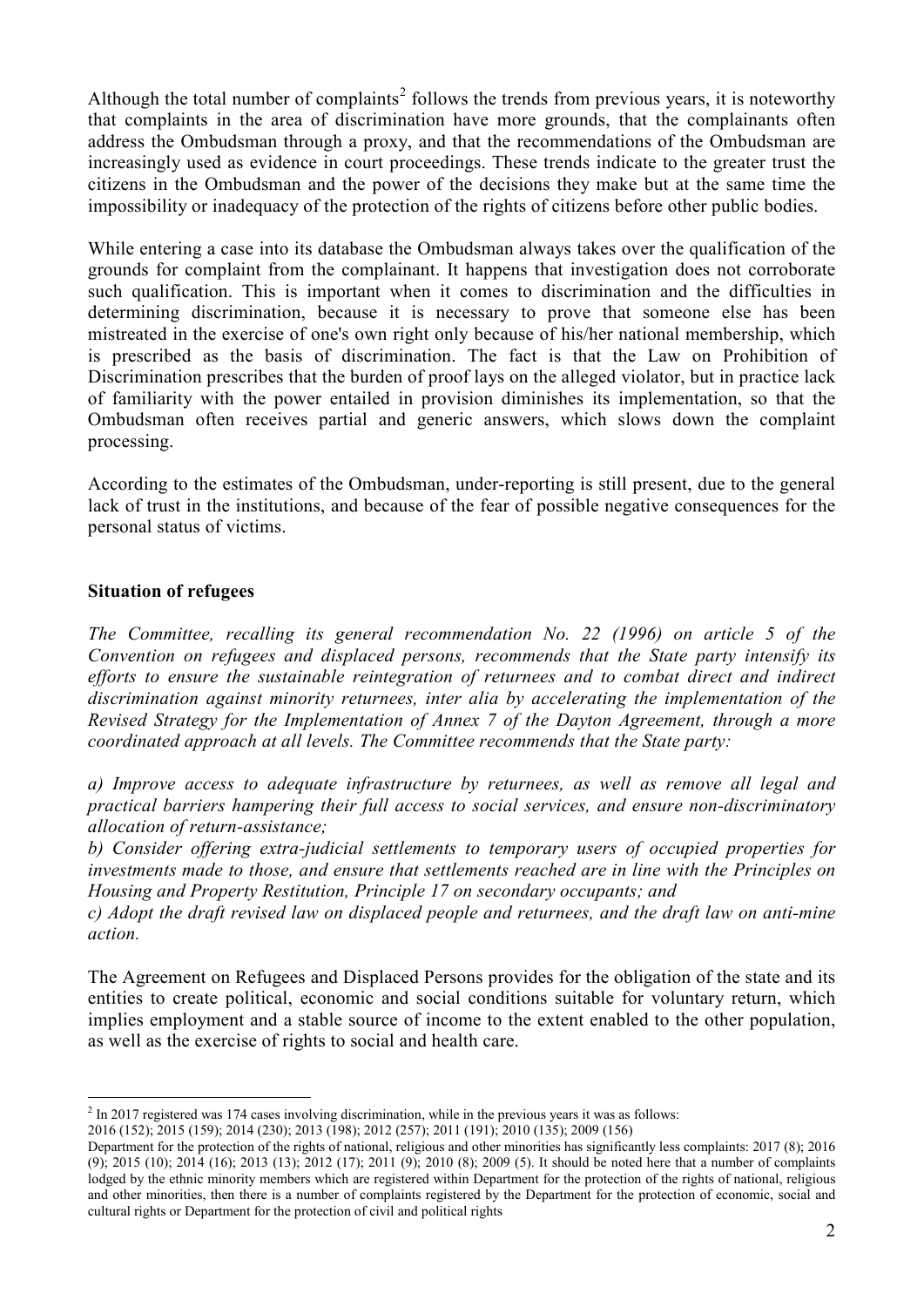Complaints lodged to the Ombudsman show that the enjoyment of the rights of returnees regarding education, employment, property rights, health care and social protection is still questionable, in addition to the presence of hate speech and inefficiency of public administration, which all affects sustainability of return process.

Ombudspersons of Bosnia and Herzegovina have indicated to the competent authorities the duty to take measures to enable every child in any part of Bosnia and Herzegovina equal access to education, as well as the use of language and script, especially in regions with larger returnee population in both entities, and reminded them that their failure to do it, in accordance with the provisions of the Law on Prohibition of Discrimination in Bosnia and Herzegovina, raises the issue of misdemeanour and civil liability.<sup>[3](#page-2-0)</sup>

Returnees exercise their rights in accordance with entity and cantonal laws which are usually not harmonized, which leads to a situation that, although they have the right to health care, social or other protection, with every change of residence or their return to the pre-war homes in the other entity, they have to claim their right from the beginning.

The system of one-off social assistance within the local community funds is characterized by the absence of systemic solutions. These occasional allowances allow users to attain current life needs but it cannot solve their existential problems. Such allowances are financially unstable and depend on the subjective estimation of the providing party.

Sustainability of return is generally and primarily jeopardized due to the lack of employment opportunities, as stated, among other things, in the 2017 Report of the Ministry of Human Rights and Refugees in their Revised Strategy for the Implementation of Annex 7.<sup>[4](#page-2-1)</sup> From the perspective of the Ombudsman, the lack of opportunities and systemic solutions for the employment of the returnees constitutes discrimination on ethnic origin grounds, as indicated by recommendations addressed to the authorities at all levels, especially in returnee environments.

The Ombudsmen also note that, in some cases, judicial and administrative proceedings last considerably longer when parties or applicants are returnees seeking to exercise their right. Although discriminatory motives cannot be established with certainty, primarily because of the fact that in urban areas judicial and administrative bodies deal with a large number of cases, thereby reducing their effectiveness, the Ombudsmen have in such cases started from the assumption that the discriminatory motive cannot be excluded and issued recommendations that merits of the cases should be decided upon.

In its reporting period the Ombudsman received a couple of complaints related to connection of electricity into the returnee settlements, which was denied although they had duly paid connection before the war. Having met representatives of the local authorities involved in this issue and the Ombudsman insisted on unconditional connection of these settlements without any additional administrative impediments such as the change of the place of residence or else, which would jeopardize the social status or the right to health case of the returnees.

<span id="page-2-0"></span><sup>&</sup>lt;sup>3</sup> Special report on the use of the official language and script in Bosnia and Herzegovina, 2017: [http://ombudsmen.gov.ba/documents/obmudsmen\\_doc2017051211015795cro.pdf](http://ombudsmen.gov.ba/documents/obmudsmen_doc2017051211015795cro.pdf)

<sup>4&</sup>lt;sup>3</sup>[http://static.parlament.ba/doc/103477\\_01,02,03-37-2251\\_17%20-](http://static.parlament.ba/doc/103477_01,02,03-37-2251_17%20-%20Izvje%c4%b9%cb%87taj%20o%20realizaciji%20Revidirane%20strategije%20Bosne%20i%20Hercegovine%20za%20sprovo%c3%84%e2%80%98enje%20Aneksa%20VII%20Dejtonskog%20mirovnog%20sporazuma%20za%202016%20g..pdf)

<span id="page-2-1"></span>[<sup>%20</sup>Izvje%c4%b9%cb%87taj%20o%20realizaciji%20Revidirane%20strategije%20Bosne%20i%20Hercegovine%20za%20sprovo%](http://static.parlament.ba/doc/103477_01,02,03-37-2251_17%20-%20Izvje%c4%b9%cb%87taj%20o%20realizaciji%20Revidirane%20strategije%20Bosne%20i%20Hercegovine%20za%20sprovo%c3%84%e2%80%98enje%20Aneksa%20VII%20Dejtonskog%20mirovnog%20sporazuma%20za%202016%20g..pdf) [c3%84%e2%80%98enje%20Aneksa%20VII%20Dejtonskog%20mirovnog%20sporazuma%20za%202016%20g..pdf](http://static.parlament.ba/doc/103477_01,02,03-37-2251_17%20-%20Izvje%c4%b9%cb%87taj%20o%20realizaciji%20Revidirane%20strategije%20Bosne%20i%20Hercegovine%20za%20sprovo%c3%84%e2%80%98enje%20Aneksa%20VII%20Dejtonskog%20mirovnog%20sporazuma%20za%202016%20g..pdf)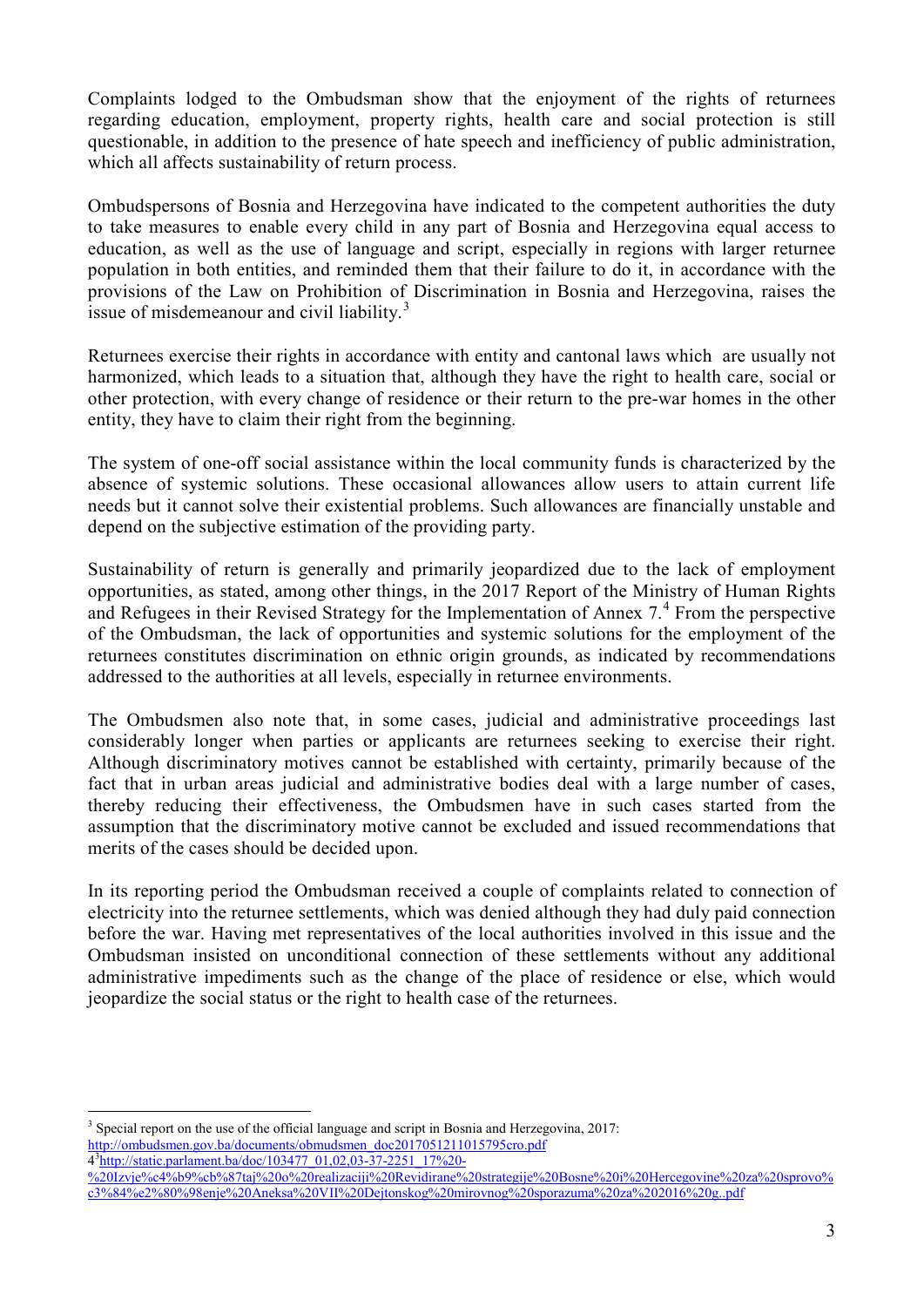Provision of adequate independence and autonomy to the Ombudsman Institution pursuant to Paris Principles

*In the light of its general recommendation No. 17 (1993) on the establishment of national institutions to facilitate the implementation of the Convention, the Committee recommends that the State party allocate to the Institution of Human Rights Ombudsman of Bosnia and Herzegovina all the necessary human, technical and financial resources to efficiently carry out its mandate, and eliminate references to the ethnicity of the Ombudsmen in the law on the Ombudsman for Human Rights, taking into account the principle of neutrality of such institutions and their mission to protect human rights for all.*

In 2017, the Ombudspersons applied the Law on the Prohibition of Discrimination in Bosnia and Herzegovina in accordance with the amendments from 2016, which improved the legal framework for the protection against discrimination, but also increased the scope of competencies of the Ombudsman Institution and the Department for the Elimination of All Forms of Discrimination. This is particularly reflected in the broadening of the list of grounds for prohibiting discrimination<sup>[5](#page-3-0)</sup> prescribing more serious forms of discrimination, $6$  improving the procedural aspects of the  $Law<sup>7</sup>$  $Law<sup>7</sup>$  $Law<sup>7</sup>$  and defining the legal force of the recommendations of the Ombudsman in the evidentiary proceedings before the courts. $8$  In addition, the Draft Amendments to the Anti-Discrimination Law envisage a much larger role of the Ombudsperson in the activities of promoting anti-discrimination protection, which is reflected in informing the public, raising awareness, conducting campaigns and other forms of prevention of discrimination.<sup>[9](#page-3-4)</sup>

Although the Law on Prohibition of Discrimination in BiH in 2009 has foreseen the obligation of the existence of a special budget line for the work of the Department for the Elimination of All Forms of Discrimination, it did not happen till the date, 6 years after this statutory obligation has been passed.

This legal obligation has not been implemented yet although the Ombudsman regularly submitted requests for these funds. On contrary, the budget of the Ombudsman is reduced every year since 2010 as it could be seen from the following overview:

- In 2010 the budget was 2,721,000 BAM,
- In 2011 the budget was 2,473,397 BAM,
- In 2012 the budget was 2,388,000 BAM
- In 2013 the budget was 2,374,000 BAM.
- In 2014 the budget was 2,387,447 BAM
- In 2015 the budget was 2,460,000 BAM
- In 2016 the budget was 2,368,000 BAM
- In 2017 the budget was 2,439,990 BAM
- Adopted budget for 2018 is 2,678,000 BAM

<span id="page-3-0"></span> $5$  Through these changes in the law, sexual orientation and gender identity are terminologically correctly named as the grounds for non-discrimination. In addition, sexual characteristics, age and disability are listed a

<span id="page-3-1"></span>Multiple discrimination (Article 4, paragraph 4), repeated discrimination (Article 4, paragraph 5) and prolonged discrimination (Article 4, paragraph 6).

<span id="page-3-2"></span><sup>7</sup> Regarding the provisions on the urgency of the procedure (Article 11), special complaints (Article 12), jurisdiction of courts and deadlines (Article 13), prescribing insurance measures (Article 14), redistribution of burden of proof (Article 15), participation of third parties (Article 16) , the possibility of filing collective complaints (Article 17). <sup>8</sup> Article 15, para 9

<span id="page-3-4"></span><span id="page-3-3"></span> $9$  Article 7, para 2, item (l)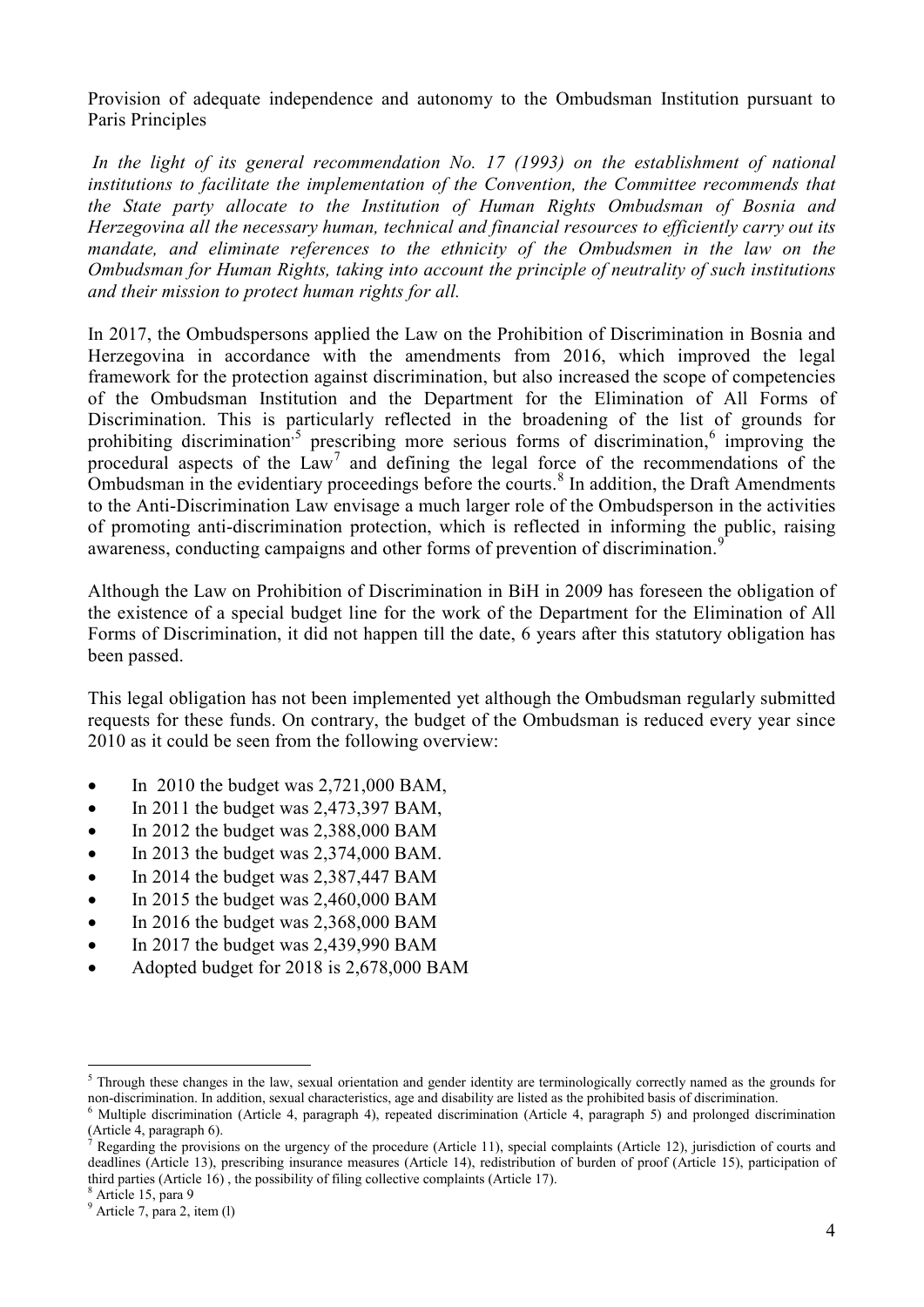Although the budget amount, compared to the previous years, is increased, it is still less than the amount allocated to the Ombudsman in 2010 when the mandate of the Institution was extended following the adoption of Law on Prohibition of Discrimination.

Restriction the financial and human resources of the Department has not had a major impact on processing the individual complaints of citizens, but has limited the exercise of other legally entrusted competencies (primarily the conduct of research and legislative proposals), which would increase the capacity of the Ombudsman to combat all forms of discrimination and the activities on human rights promotion and anti-discrimination.

Adoption of the amendments to the Law on Ombudsman was not followed by the increase in capacity of the Institution of Human Rights Ombudsman of Bosnia and Herzegovina in the area of the protection of discrimination, which raises the issue of the real will of the authorities to raise the level of protection of the human rights of citizens. It is also indicated in by the United Nations in a letter addressing the Ombudsman Institution related to a decision of the Global Alliance of Human Rights Institutions Sub-Committee on Accreditation (SCA GANHRI) dated 24 November 2017, which, *inter alia*, reads as follows: "The existing Law does not specify the process by which this budget allocation is made," and that in order "to function effectively, an NHRI must be provided with an appropriate level of funding in order to guarantee its independence and its ability to freely determine its priorities and activities."<sup>[10](#page-4-0)</sup>

The same conclusion could be drawn from the 2017. recommendation made by the European Commission against Racism and Intolerance:

"ECRI recommends that the authorities strengthen the institutional capacity of the Ombudsman Institution in order to empower it to carry out its anti-discrimination mandate effectively. This should include, inter alia, streamlined decision-making processes and an adequate increase in funding to provide for sufficient human resources and awareness-raising campaigns. The authorities should also ensure that in the context of planned amendments to the Ombudsman Law, the Ombudsman Institution maintains its full financial independence from the government. Furthermore, the authorities should intensify their efforts to promote compliance with the recommendations of the Ombudsman Institution."

The Ombudsman points to the need to amend the Law on Ombudsman Institution in sense to extend the mandate of the Institution to act as a national preventive mechanism, define a clear role in promoting human rights and provide a greater degree of financial independence, which is now fully subject to decision-making by the executive authorities. The proposal of the Law was adopted by the Council of Ministers of Bosnia and Herzegovina back on 23 December 2015. However, by the date of submission of present Report, it did not get the consent of the Parliamentary Assembly of Bosnia and Herzegovina.

The passivity of the authorities of Bosnia and Herzegovina in the process of ensuring the conditions for the effective functioning of the Ombudsman is also indicated by the working paper of the European Commission "Report on Bosnia and Herzegovina for 2018", published on April 17, year, which, among other things, emphasizes:

<span id="page-4-0"></span> <sup>10</sup> Paragraph 4, pages-3-4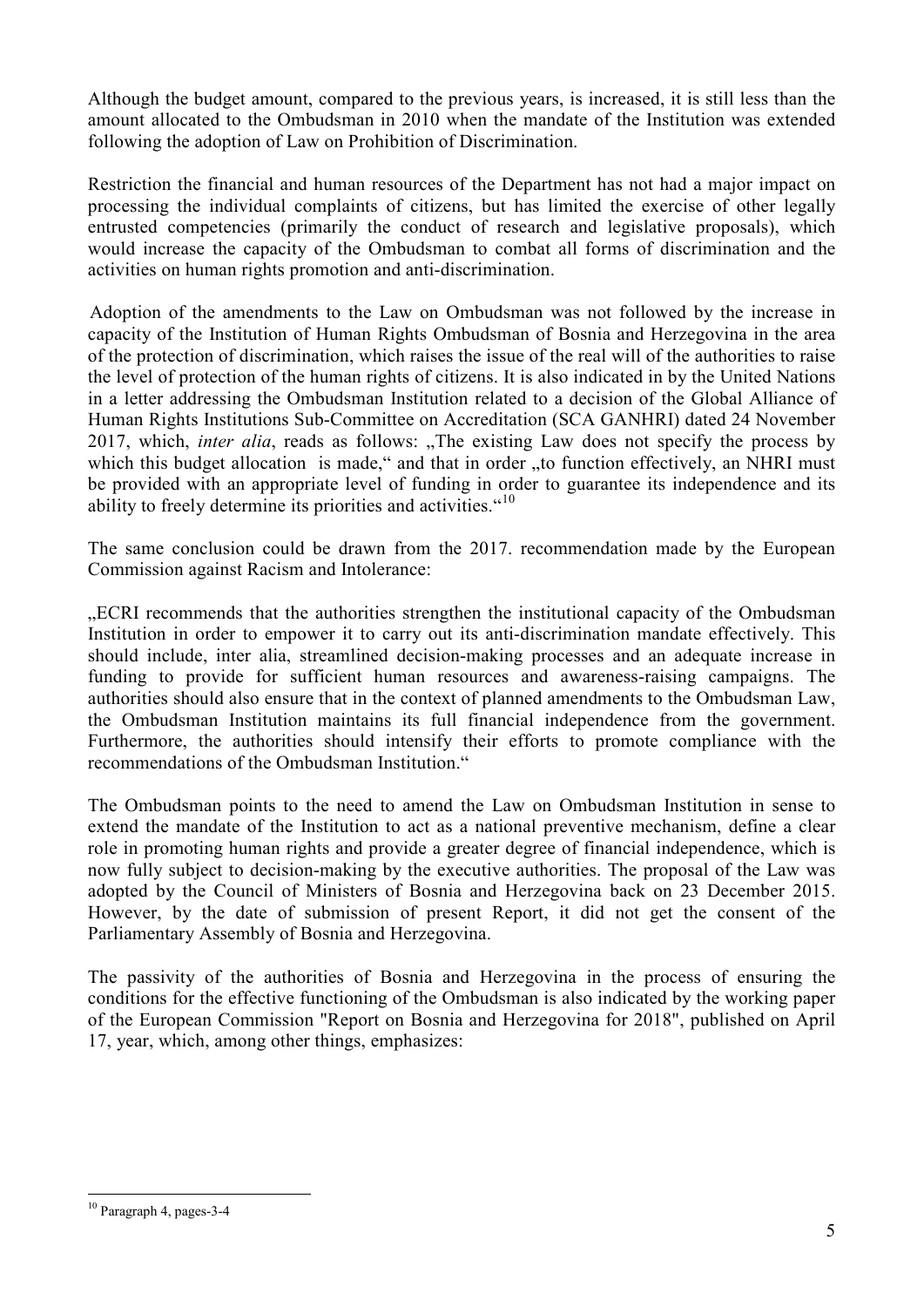*"The financial independence of the Ombudsperson remains extremely worrying and implementation of his recommendations remains weak, which affects the right of citizens to good administration. It is necessary to adopt as soon as possible the draft amendments to the Law on Ombudsman in order to ensure compliance with the Paris Principles. It is also necessary to allocate adequate resources and ensure the proper functioning of the Ombudsperson Institution."*[11](#page-5-0)

#### **Socio-economic status of Roma**

*Recalling its general recommendation No. 27 (2000) on discrimination against Roma, the Committee recommends that the State party continue to endeavour to improve the situation of Roma, inter alia by strengthening the implementation of its national strategy and other action plans for Roma and removing all barriers which may hamper their enjoyment of human rights. The Committee further recommends that the State party:*

- *(a) Facilitate access to mainstream education for Roma children, inter alia by providing support including school meals, books, clothing and transportation;*
- *(b) Refrain from forcibly evicting individuals, and, in cases where eviction or relocation is considered to be justified, ensure that it is carried out in strict compliance with the relevant provisions of international human rights law;*
- *(c) Increase access of Roma to health care, by inter alia removing registration barriers in accessing health insurance and ensuring that laws and regulations providing for access to free health care are always and fully implemented; and*
- *(d) Increase the number of shelters for women and establish programmes on ending violence against women and girls as well as place a particular focus on adopting genderresponsive budgets and policies.*

In 2013, the Ombudsmen with support of the OSCE Mission to BiH/Office for Democratic Institutions and Human Rights<sup>12</sup>, and in the framework of the project "Best Practices for Roma" Inclusion" (BPRI) funded by the European Union and supported by the OSCE participating States, conducted a survey on the actual state of the members of the Roma national minority in BiH. In addition, in 2014, the "Report on the Implementation of the Ombudsman's Recommendations from the Special Report on the Status of Roma in Bosnia and Herzegovina" was made, when it was noted that it is necessary to continue the implementation of the measures established in accordance with the obligations of Bosnia and Herzegovina towards the Roma Decade revision of these measures in relation to the latest recommendations of the UN reporting body.

Finally, thanks to the cooperation of the OSCE Mission to Bosnia and Herzegovina and the institutions of the Ombudsman for Human Rights of Bosnia and Herzegovina, at the end of November 2017, a project activity was launched aimed at monitoring the implementation of the recommendations of the Ombudsman institution for human rights of Bosnia and Herzegovina contained in "Report on the Implementation of the Ombudsman's Recommendations from the Special Report on the Status of Roma in Bosnia and Herzegovina"

<span id="page-5-0"></span> $11 \frac{\text{https://ec.europa.eu/neighborhood-enlargement/sites/near/files/20180417-bosnia-and-herzegovina-report.pdf}}{\text{ODIHR}-English abbreviation: Office for Democratic Institutes/ant Itur and Human Rights}}$ 

<span id="page-5-1"></span>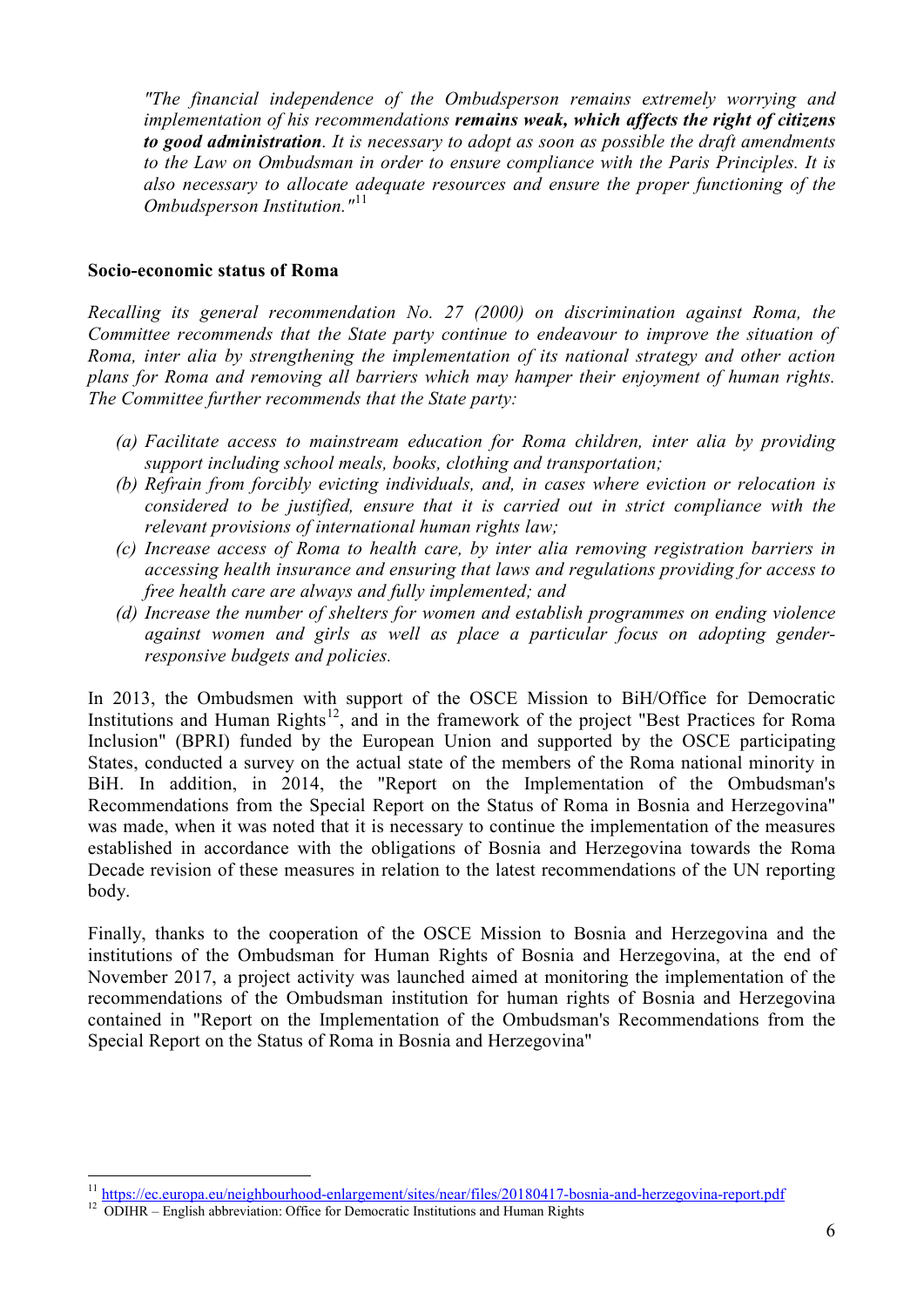In Roma communities, a major problem and one of the key reasons for a bad state in the field of Roma rights is their lack of knowledge of the rights they belong to and the ways in which they can achieve and protect them. Therefore, it is necessary to educate the Roma population about basic human rights and ways of their realization, recognizing discrimination and distinguishing it from other forms of violation of the rights they encounter, as well as the ways of reacting to the experienced discrimination. Also, it is necessary to act towards the awareness of other citizens in order to suppress prejudices and stereotypes that exist towards Roma. From associations with which the Ombudsman contacted the local communities, they stress that individuals to address the problems they face are appealing for help to associations, but in spite of the existence of associations it is also necessary to set up Day Centres at local community levels and to introduce mediators. Therefore, it is necessary to improve the flow of information and support the Roma in their active involvement in resolving their own problems, through self-organization, and by selecting a certain representative for each Roma community, who, working with existing associations and communication with the authorities, will work to improve the living conditions.

In the area of housing, there is a positive shift in Roma communities, since a large number of housing units have been built for the care of Roma, however, settlements that were built earlier and in which a large number of Roma families live for many years are of numerous shortcomings. These shortcomings are reflected in the fact that these housing units are already old, dormant and many of them are muddy or do not have bathrooms and do not provide basic hygiene conditions. On the other hand, the implementation of the CEB 2 project is under way, within which the construction of new housing units is planned, in which the beneficiaries of the collective centres will be relocated. It is necessary to follow the realization of this project.

In the area of employment, the situation in local communities did not change significantly, i.e. most members of the Roma national minority are still unemployed and in the daily struggle with the inability to get involved in the labour market. Programs for co-financing the employment of Roma in employment offices still do not give positive results in the long run. It is necessary to create new programs, but also to tighten the measures for banning begging.

Regarding Roma education, it has been established that the number of Roma children enrolled in primary education has increased, but there are still few in secondary and higher education institutions. A positive example is the establishments of day care centers that help children overcome the fear of school obligations and that both children and their parents understand the importance of education. What the participants of this project especially emphasize is that it is important for these children to be provided with transportation to school, because without it there are common obstacles to going to school. Also, the influence on teaching staff, in terms of freeing from prejudice against Roma children and the establishment of equal treatment, is of paramount importance. One way to solve the problems present in Roma communities is really education, which is why they need to raise their awareness of the importance of learning, giving them positive examples of young successful Roma.

In the area of health care, progress has also been noted in terms of an increasing number of Roma who have acquired the status of health insured persons, but what has emerged during direct communication with Roma is that they no longer pose a problem for the achievement of health care, because in time, thanks to the efforts of the authorities of Local communities who learned Roma how to get a health booklet and how to certify it. The problem is that they do not have the money to buy the necessary medicines, which they cannot get "on the recipe", which is why they cannot be treated and why their agony deepens. Therefore, it is necessary to make it easier for patients to come to the necessary drugs, primarily in terms of paying them.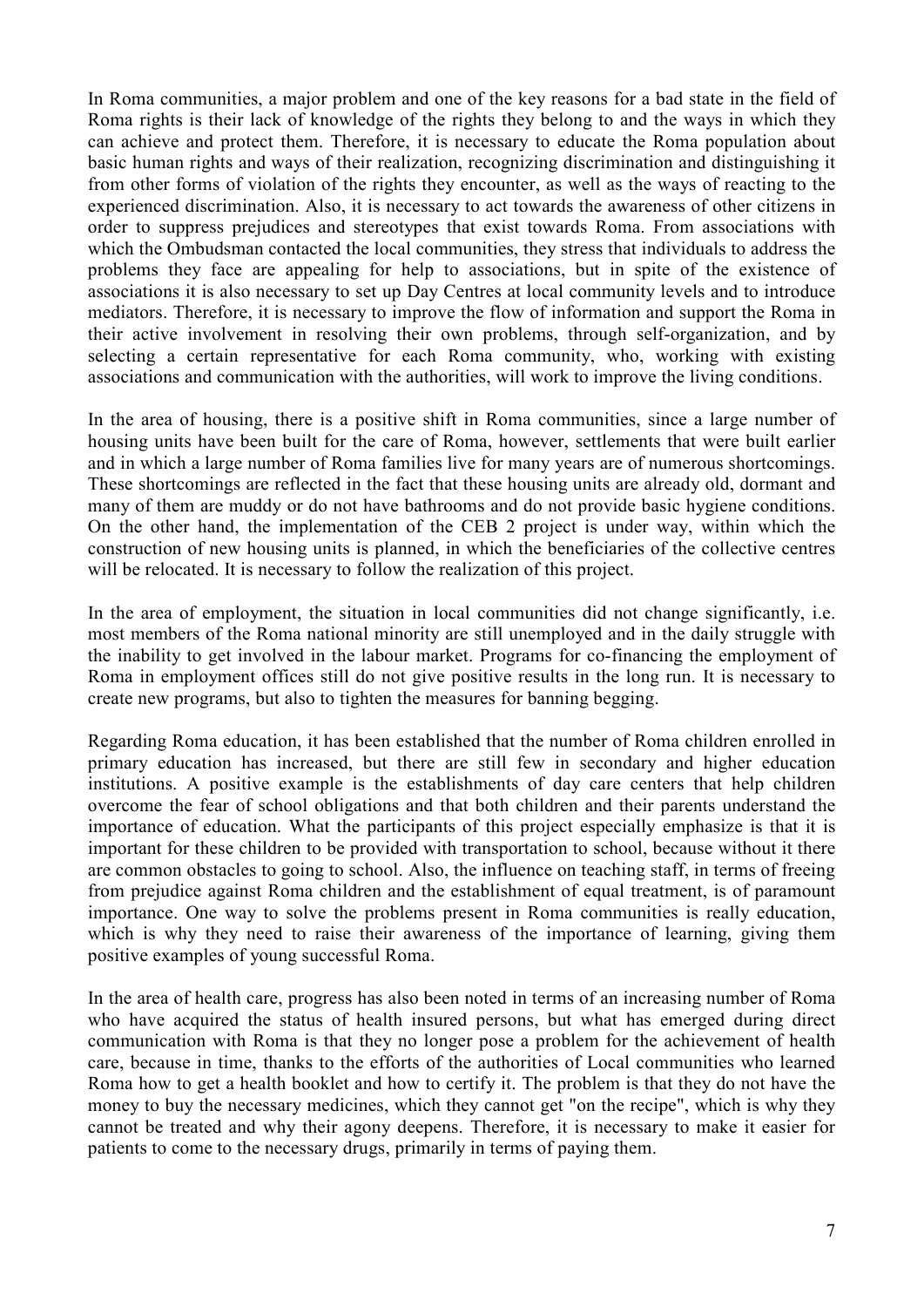Ombudsmen continue to monitor the realization of all the goals set in the mentioned Reports and give further guidance to authorities, Roma associations, coordinators, mediators, Roma communities, families and individuals how to protect and exercise their rights and improve the quality of life.

In 2017, Ombudsmen and **Save the Children** co-operated in the framework of the **LYRA** project funded by the European Union. Joint cooperation was aimed at promoting and participation of young Roma leaders in the improvement of human rights and changing discriminatory attitudes. Partners in the implementation of this project were also Association for the Promotion of Roma Education "Otaharin" Bijeljina and Association "Altruist" Mostar. The ombudspersons point to the significance of the project, as it supported the work of the informal network of young Roma and non-Roma people from Banja Luka, Sarajevo, Tuzla, Mostar and Bijeljina.[13](#page-7-0) The activities of the Ombudsperson and non-governmental organizations aimed, inter alia, on the promotion of the Ombudsperson Institution, especially in the field of protection against discrimination.

# **Awareness of the prohibition of discrimination**

*The Committee recommends that the State party ensure proper initial and regular professional training of judges, prosecutors, lawyers and law enforcement officials regarding the provisions of the Anti-Discrimination Law, and to present the evaluation of this training in the next Report. Furthermore, the Committee recommends that the State party implement awareness-raising campaigns at all levels on the Law on the Prohibition of Discrimination and how to report cases of racial discrimination to Ombudsmen and other competent bodies, and how to bring such cases before the courts.*

Trainings on the Law on the Prohibition of Discrimination are organized through the Judges and Prosecutors' Training Centers of the Federation of Bosnia and Herzegovina and the Republika Srpska, but the underdevelopment of court practice in the implementation of this Law is still evident.

Awareness raising campaigns are not carried out by the state but within the work of international organizations, most often the OSCE Mission to Bosnia and Herzegovina and the Council of Europe.

The state should take the initiative for these trainings to a greater degree, and international organizations will eventually take a different path. The education process must be continuous and in line with the development of mechanisms for the protection of human rights, especially in relation to the issue of discrimination. The Ombudsman sent recommendations to the High Judicial and Prosecutorial Council of BiH to continuously work on the training of judges and prosecutors with a special focus on human rights issues.

Also, from the perspective of the Ombudsman Institution for Human Rights, the state authorities failed to fulfil their obligation to report on cases of discrimination. The last such report was submitted by the Ministry of Human Rights in 2016 for 2015, and after that no reports were made for 2016 and 2017. The Ombudsman Institution's report is compiled regularly up to the 3rd month for the previous year, but cannot replace the state report as it relates solely to complaints addressed to the Ombudsman Institution for Human Rights. According to information received from the OSCE Mission, the state did not adopt a human rights strategy, or a program to combat discrimination, which is the obligation springing from 2016 Progress Report (EU).

<span id="page-7-0"></span><sup>&</sup>lt;sup>13</sup> In these cities, workshops with children in schools were held (each city - one primary and one secondary school), as well as with adult Roma in Roma settlements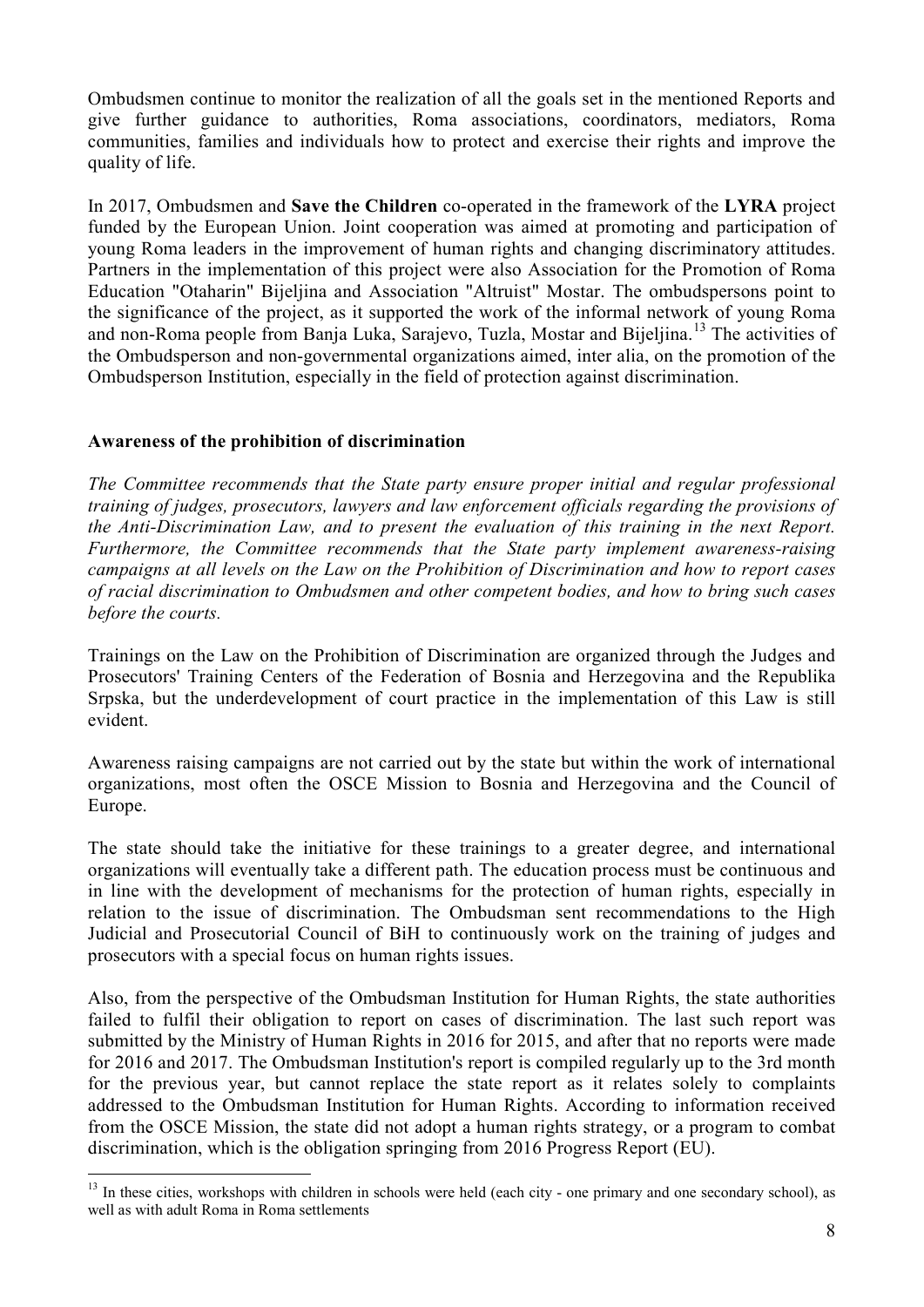## **Segregation in education**

*The Committee recommends that the State party take all necessary measures to ensure that the system of "two schools under one roof" does not lead to segregation in education, and increase the number of administratively and physically unified schools where students learn together on the basis of the same basic curriculum, respecting their linguistic and cultural specifics. The Committee*  further recommends that the freedom of religion and conscience be fully ensured, including at *school as well, and that no child be disadvantaged in any way because he/she is not attending religious education.*

In some cantons of the Federation of Bosnia and Herzegovina, there is a practice where children from different ethnic groups attend different curricula. The primary goal of introducing this way of functioning of schools is the affirmation of the return of displaced persons to pre-war addresses and the provision of security and access to the right to education of children of returnees who had attended classes in uninhabited facilities by then.

The Municipal Court in Mostar in 2012 issued a judgment stating that the practice of dividing pupils and students in an ethno-national basis in schools in the Herzegovina-Neretva Canton violates the Anti-Discrimination Law and the European Convention on Human Rights and Fundamental Freedoms. The judgment states that unified integrated multicultural educational institutions - schools for established enrollment areas with a uniform scientific curricula - should be established, with full respect for the rights of children to education in their native tongue, and (school) integration to create the basis of multicultural schools and education of children, regardless of ethnicity, according to a uniform curricula in the native tongue.

The Supreme Court of the Federation of BiH on 29.08.2014 in the same year, issued a judgment according to which the practice of "2 schools under 1 roof" represents ethnic segregation of students and ordered that such practice be abolished $14$ .

However, in another case, the Municipal Court in Travnik<sup>[15](#page-8-1)</sup> refused a claim to determine that the respondent Central Bosnia Canton, the Ministry of Education, Science, Culture and Sports, by granting consent and organizing schools on an ethnic principle, and by adopting and implementing school curricula on an ethnic principle, allowed the segregation of pupils in elementary and secondary schools in the Canton area, which was envisaged by the judgment of the Cantonal Court in Novi Travnik<sup>[16](#page-8-2)</sup>

In this case, the Supreme Court of the Federation of  $BiH<sup>17</sup>$  $BiH<sup>17</sup>$  $BiH<sup>17</sup>$  rejected the request for revision of the Cantonal Court's judgment in Travnik, taking the view that*: "The possibility and existence of two curricula in Bosnian and Croatian with a common core of 70 per cent is in line with the Convention against discrimination in education, ratified by BiH"*

<span id="page-8-2"></span><span id="page-8-1"></span>

<span id="page-8-0"></span><sup>&</sup>lt;sup>14</sup> Supreme Court of FBiH, Judgment No. 58 0 Ps 085653 13 rev, 29.8.2014<br><sup>15</sup> Judgment of the Municipal Court in Travnik, number: 51 0 P 054 522 13 P 3 of 04.03.2015<br><sup>16</sup> Judgment of the Cantonal Court in Novi Travnik No

<span id="page-8-3"></span>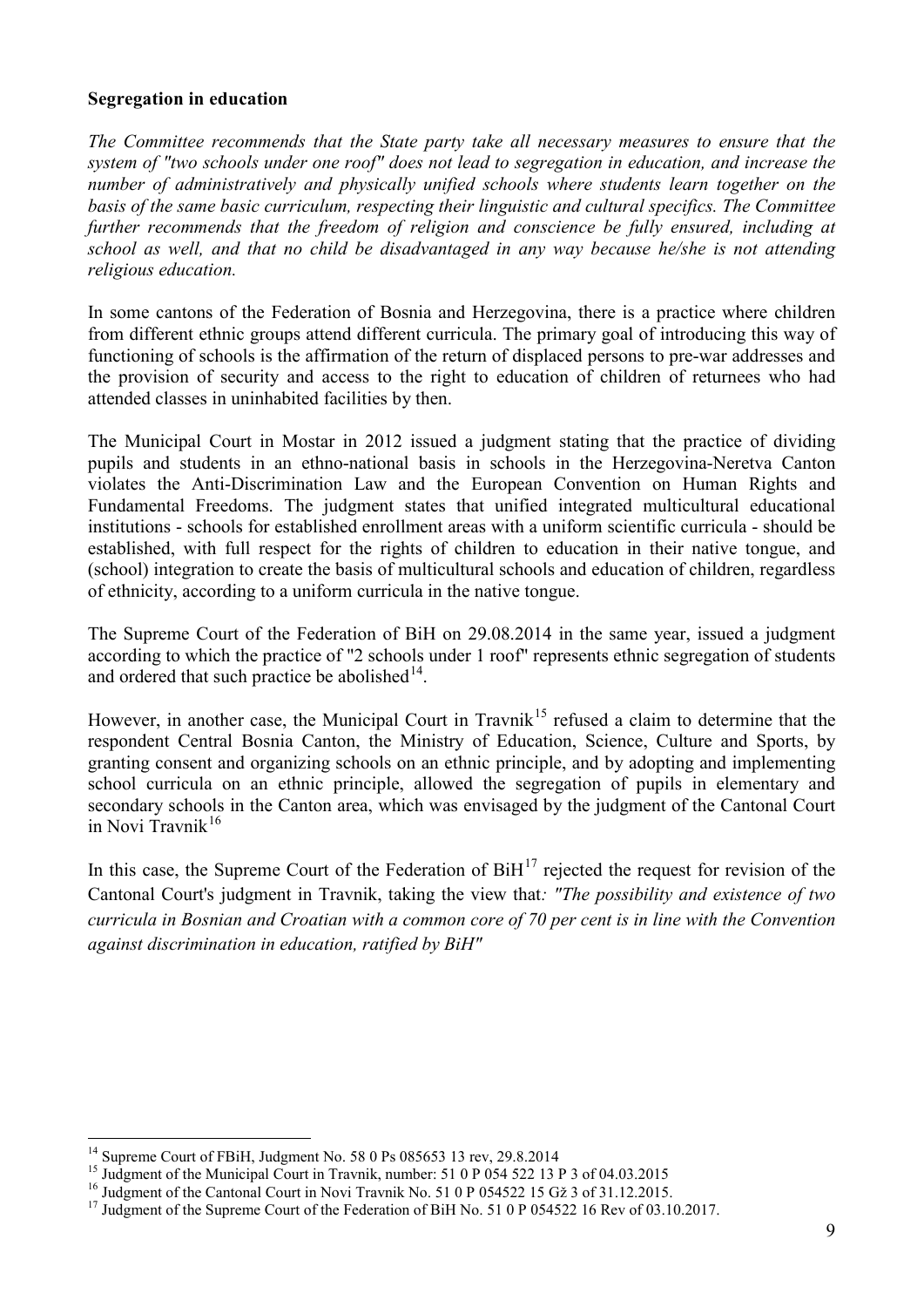Although the prosecutor<sup>[18](#page-9-0)</sup> called for the same factual and legal basis, suggesting that there is already an earlier decision of courts where the practice of dividing pupils in ethno-national schools was considered discriminatory, in this case the courts pointed out the difference in terms of passive legitimacy, i.e. the respondent and the difference in curricula. In the first case discrimination in schools in the Herzegovina-Neretva Canton was established, while in the second case, in the area of the Central Bosnia Canton the schools were not prosecuted but the Central Bosnia Canton, the Ministry of Education, Science, Culture and Sports.

Different practices of the courts in Bosnia and Herzegovina, who have dealt with "two schools under one roof", make it more difficult to implement the Committee's recommendation.

# **Hate Speech and Hate Crimes**

*The Committee recommends that the State party ensure that existing criminal provisions on hate speech and hate crimes are applied in an appropriate manner in accordance with the General Recommendation of the Committee no. 35 on the fight against racist hate speech and to continue to raise awareness campaigns at all levels with the aim of promoting national unity, understanding and tolerance and peaceful coexistence of members of various nationalities and religious groups.*

Hate crimes require special treatment because they create a sense of insecurity and mistrust within different communities in Bosnia and Herzegovina. Amendments to the provisions of the Criminal Code of the Republika Srpska and the Criminal Code of the Brčko District of BiH were adopted in 2010, and the adoption of the same amendments to the Criminal Code of the FBiH came in 2016 at the initiative of the Ombudsman for Human Rights of Bosnia and Herzegovina, preconditions throughout the territory of BiH for the effective fight against hate crimes.

The Ombudsman Institution met in its work with examples of hate speech and these are mostly inadequate terms that are called members of certain vulnerable groups, inappropriate public statements by individuals and legal entities about the personal and moral characteristics of individuals in public functions, texts that are followed by pictures and comments of offensive content and as such available to the general public, publications on blogs of certain politicians whose contents are false, insulting, disparaging, compromising, because of which people who are the target of such attacks feel fear for themselves and their family and nationalistic statements that spread hatred between the constituent peoples to individual returnee communities.<sup>[19](#page-9-1)</sup>

In their recommendations, the Ombudsmen demanded the immediate cessation of the publication of offensive content in which people are called abusive and inappropriate names, the removal of an offensive content from the Internet portal publishing new articles containing public apology to members of minority groups, undertaking of the necessary measures in the future work, writing and publishing articles fully respecting the Law on the Prohibition of Discrimination, as well as the education of employees in order to prevent the writing of the same or similar articles.

<span id="page-9-1"></span><span id="page-9-0"></span><sup>&</sup>lt;sup>18</sup> Association Vaša prava BiH Sarajevo<br><sup>19</sup> According to data collected by the OSCE Mission, the number of incidents potentially motivated by prejudice reported to the police in Bosnia and Herzegovina is at least 175, which fits the average of previous years of about 150. Reported incidents are most often seen in verbal attacks and threats, damage to property and damage to religious buildings and cemeteries. 90% of reported incidents are motivated by ethnic and religious prejudices against the three largest ethnic groups (Bosniaks, Croats, Serbs). Incidents involving Roma and sexual minorities are reported to a much lesser extent.<https://www.osce.org/hatemonitorbih>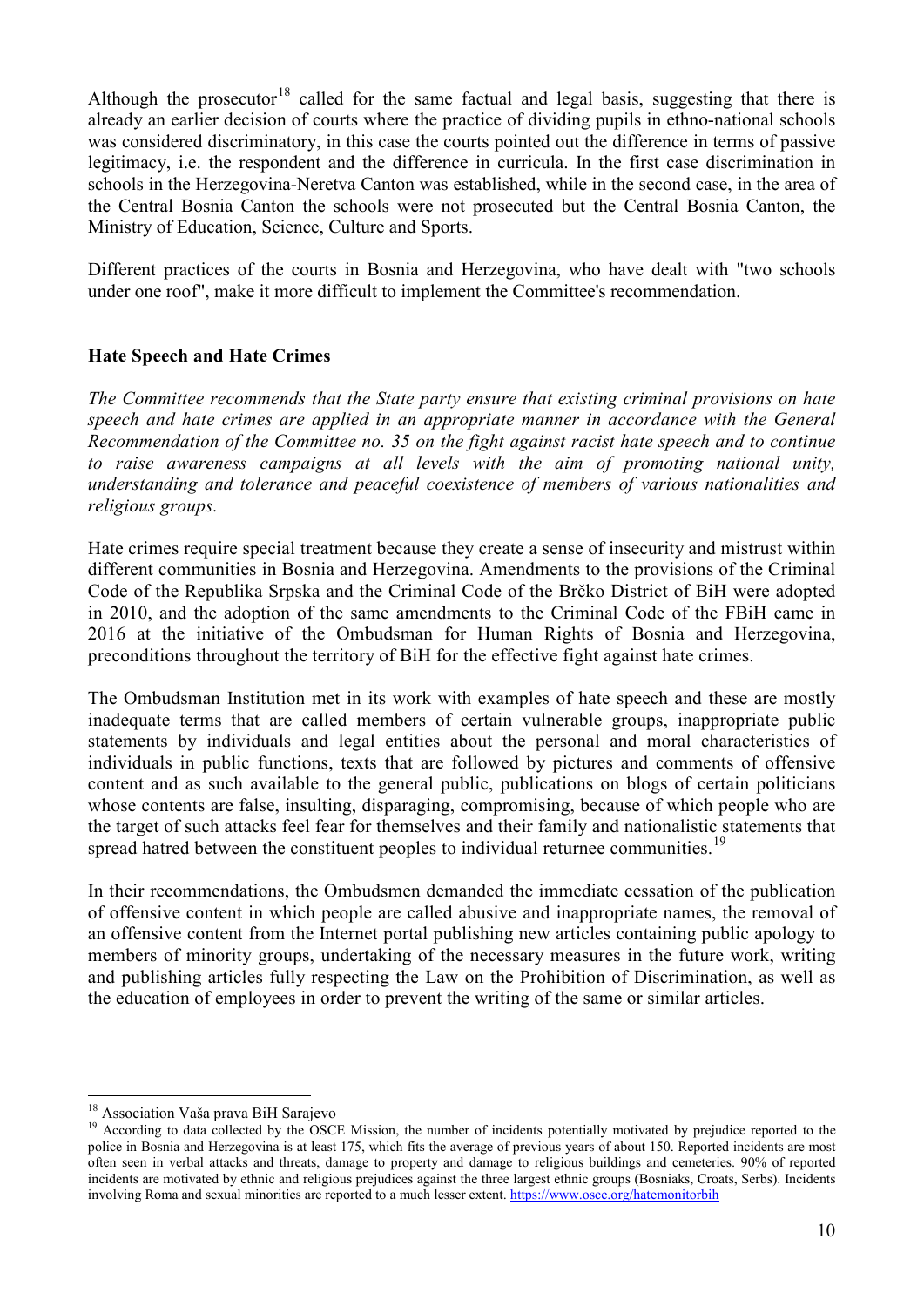On this day, the ombudsmen note that there is a low level of compliance with the recommendations, which is also hampered by the fact that in most cases the responsible party is a private legal entity, that hate speech is present on the Internet, which, as a virtual space, is largely unregulated, through social networks come the multiplication of hate speech where the promotion of personal attitudes takes place under the veil of anonymity.

In the field of judicial processing of hate speech, statistics show that there are very few reports related to the crimes of provoking racial, ethnic or religious hatred, strife or intolerance, and this situation is present throughout the whole Bosnia and Herzegovina.

## **Treatment of asylum seekers, refugees and persons who have been granted subsidiary protection**

Assessment of the situation in the field of migration in Bosnia and Herzegovina, based on visits to the Asylum Center, interviews with migrants and staff in these institutions, as well as interviews with representatives of competent police and security agencies, indicates that there is a need for urgent action due to increased influx of migrants, which requires the obligation of additional mobilization of material, financial and human resources.

The Ombudsmen of Bosnia and Herzegovina are expressing their concern over the inefficiency of the actions of the competent authorities, which is evident in all phases of treatment of migrants.

At the stage of the first contact of migrants with the competent authorities in Bosnia and Herzegovina, the informing of migrants about their rights was noticed, among other things, the right to seek asylum, in an understandable language; not ensured transportation of migrants, especially in cases of groups, family with children, which creates space for the activities of various intermediaries, including smugglers.

At the stage of the asylum procedure, it was noted that the deadline for accession to the registration envisaged for exceptional occasions of 14 days became a regular deadline, instead of 8 days, even before the massive influx of migrants occurred; failure to provide timely registration of all persons who have indicated their intention to seek asylum, so at the date of submission of this Report for the registration of persons who expressed this intention at the end of 2017; that out of 2,762 persons who indicated their intention to seek asylum and who were issued a Certificate of this intention for the first 4 months of 2017, only 383 were registered; that there are weaknesses in organizing interviews with asylum seekers, with a view to reaching a final court decision; that even before the increased inflow of migrants there was a backlog in this process, and that the interview is often conducted even after the expiration of the deadline of 6 months without the existence of special conditions.

Furthermore, the sluggishness of procedures open space in which certain migrants who are in different stages of the asylum procedure are not adequately taken care of, and are located in the streets of cities, due to which international organizations (UNHCR, IOM) have intervened, as well as some non-governmental organizations, informal groups and individuals. It is noticeable that the care of children without parental escort lacks and that a certain number of children in the territory of Bosnia and Herzegovina have been registered, for whom the guardian has not been appointed in accordance with the law, and it is unclear who represents the interest of these children in the procedure. It happens that there is an interview for registration with a child without the presence of a guardian, even a guardian for a special case is not even appointed. No adequate primary health care has been provided for persons who have indicated their intention to seek asylum, and who are not accommodated in the Asylum Center. For these persons, health care is